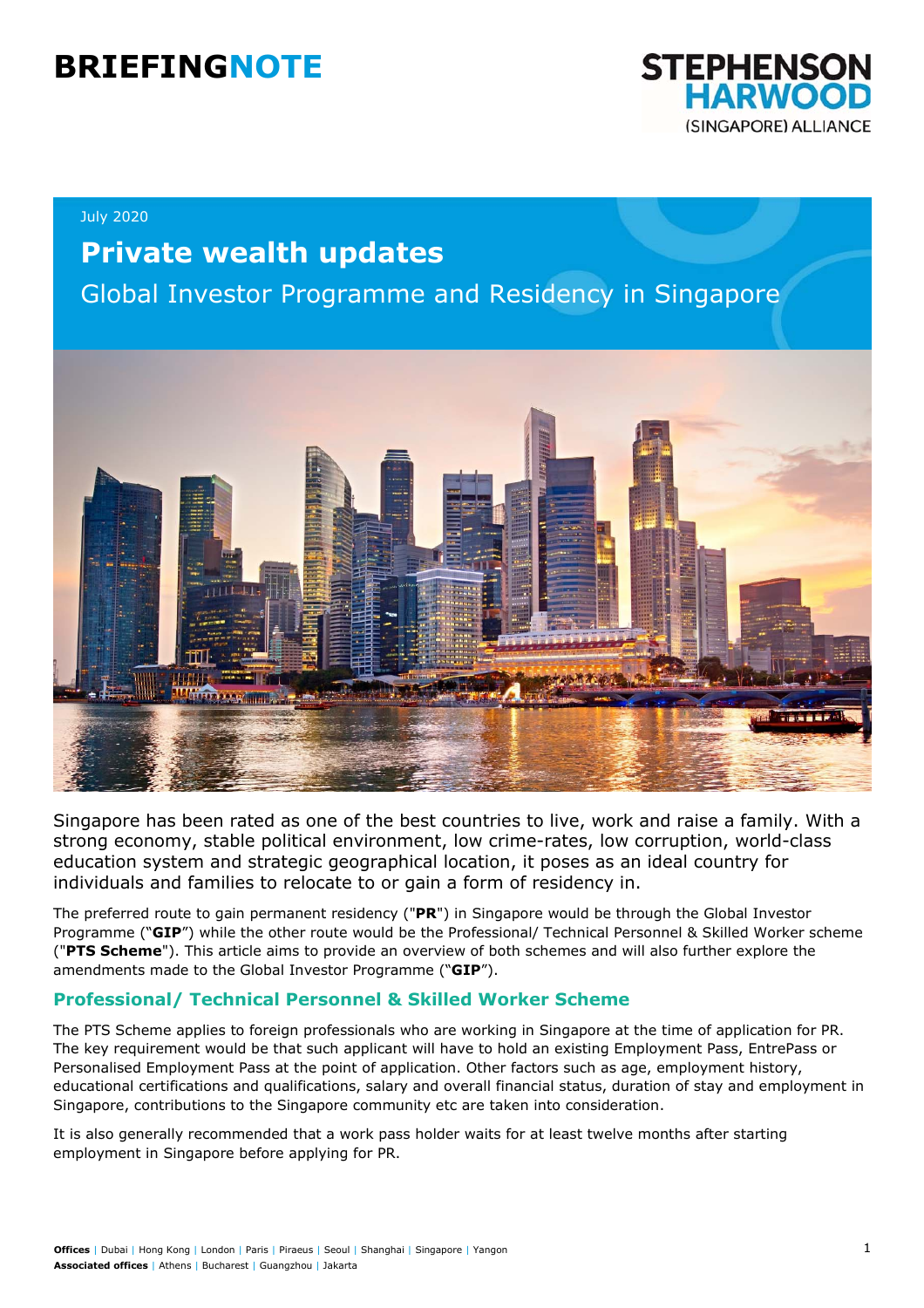#### **Global Investor Programme**

On 1 March 2020, the revamped Global Investor Programme took effect. The GIP offers PR status to HNWI to relocate to Singapore or at least move part of the business to the island. The revamped GIP programme boasts broadened profiles for eligible applicants but introduced more stringent eligibility criteria.

#### **(a) Broadened qualifying profiles but more stringent criteria**

As a starting point, eligible applicants may qualify for the GIP if they fall under one of the four profiles:

| 1. Established business owners (*BROADENED*)                                                                                                                                                                                                                                                                                                                                                                                                                                                                                                                                                                                                                                                                                                                                    | 2. Next-Generation Business Owners (*NEW*)                                                                                                                                                                                                                                                                                                                                                                             |
|---------------------------------------------------------------------------------------------------------------------------------------------------------------------------------------------------------------------------------------------------------------------------------------------------------------------------------------------------------------------------------------------------------------------------------------------------------------------------------------------------------------------------------------------------------------------------------------------------------------------------------------------------------------------------------------------------------------------------------------------------------------------------------|------------------------------------------------------------------------------------------------------------------------------------------------------------------------------------------------------------------------------------------------------------------------------------------------------------------------------------------------------------------------------------------------------------------------|
| Previously the only profile available under the GIP, the<br>minimum average annual turnover requirements for<br>established business owners with existing businesses<br>has increased from S\$50 million to S\$200 million. If you<br>intend to apply as an established business owner, you<br>would have to:<br>meet existing minimum shareholding requirements;<br>have a proven business and entrepreneurial track<br>$\bullet$<br>record; and<br>ensure your business is engaged in one of the<br>$\bullet$<br>industries specified in Appendix A.<br>Notably, the GIP accords some flexibility to applicants<br>and you may consolidate up to 2 of your businesses<br>engaged in any of the industries listed in Appendix A<br>below to meet the minimum revenue criteria. | To qualify under this new profile:<br>your company must fall within a list of specified<br>industries in Appendix A;<br>your immediate family is either the largest<br>$\bullet$<br>shareholder or holds at least 30% shareholding in<br>the company;<br>your company's minimum average annual turnover<br>$\bullet$<br>is at least S\$500 million; and<br>you must be part of the management team of such<br>company. |
| 3. Founders of Fast-Growth Companies (*NEW*)                                                                                                                                                                                                                                                                                                                                                                                                                                                                                                                                                                                                                                                                                                                                    | 4. Family Office Principals (*REVISED*)                                                                                                                                                                                                                                                                                                                                                                                |
| To qualify under this new profile:<br>you have to be a founder and one of the largest<br>$\bullet$<br>individual shareholders of a company that falls<br>within a list of specified industries in Appendix A;<br>have a valuation of at least S\$500 million; and<br>$\bullet$<br>your company must be invested into by reputable<br>$\bullet$<br>venture capital and private equity firms.                                                                                                                                                                                                                                                                                                                                                                                     | To qualify under this new profile:<br>you have to possess some form of entrepreneurial,<br>investment or management track record; and<br>have net investible assets (excluding real estate) of<br>$\bullet$<br>at least S\$200 million.<br>Notably, if you intend to qualify as a Family Office<br>Principal, you are only permitted to use a new<br>investment option C. We elaborate below.                          |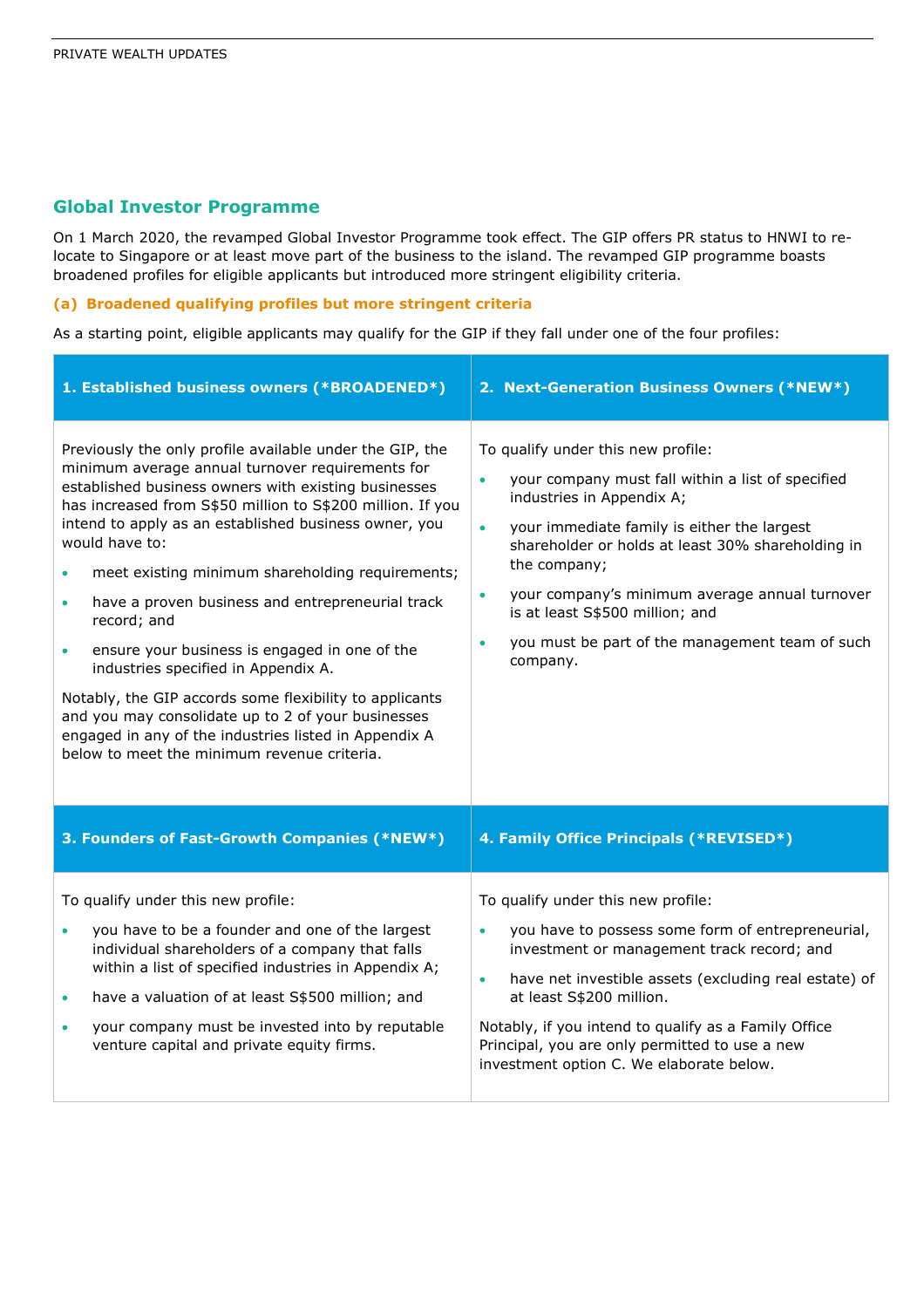#### **(b) Revised Investment Option C**

Previously, there were only 2 publicly known investment options available to GIP applicants - options A and B. The 2020 changes to the GIP now formalised an option C with revised requirements. The options and their corresponding requirements are summarised in the following table:

| <b>Option A</b>      | Invest S\$2.5 million in a new business entity or in the expansion of a new business<br>operation (collectively, "Option A company").<br>Submission of a 5-year business or investment plan<br>Possess at least 30% shareholding in the Option A company and must be part of the<br>$\bullet$<br>management team<br>Option A company must be engaged in one of the industries in Appendix A<br>$\bullet$ |
|----------------------|----------------------------------------------------------------------------------------------------------------------------------------------------------------------------------------------------------------------------------------------------------------------------------------------------------------------------------------------------------------------------------------------------------|
| <b>Option B</b>      | Invest S\$2.5 million in a fund under the GIP which invests predominantly in Singapore-<br>based firms                                                                                                                                                                                                                                                                                                   |
| <b>NEW: Option C</b> | Invest S\$2.5 million in a new or existing Singapore-based single family office having<br>assets-under-management of at least S\$200 million.<br>Submission of a 5-year business plan with projected employment and annual financial<br>projections                                                                                                                                                      |

#### **How we can help**

Our team is multidisciplinary and we have ample experience in providing advice to international clients on employment and regulatory matters that has a strong cross-border element. Among other things, we can assist you and your company in the set-up of family offices and obtaining the tax incentive, providing comprehensive wealth and succession planning solutions, applying for the GIP by helping you assess your optimal GIP profile and preparing the necessary documentation for your application. We also have experience advising clients on bespoke structuring solutions and available grants that meet their business needs.

Appendix A: Approved industries

- Aerospace engineering
- Alternative energy/clean technology
- Automotive
- Chemicals
- Consumer Business
- **Electronics**
- **Energy**
- Engineering Services
- Healthcare
- Infocomm Products & Services
- Logistics & Supply Chain Management
- Marine & Offshore Engineering
- Media & Entertainment
- Medical Technology
- Nanotechnology
- Natural Resources
- Safety & Security
- **Space**
- Shipping
- Pharmaceuticals & Biotechnology
- Precision Engineering
- Professional Services (e.g. consulting, design)
- Arts Businesses
- Sports Businesses
- Family Office & Financial **Services**

This article was written by Virtus Law LLP (a member of the Stephenson Harwood (Singapore) Alliance). For more information, please do not hesitate to contact any of the team at Stephenson Harwood (Singapore) Alliance. We remain committed to assisting our clients during this challenging period.